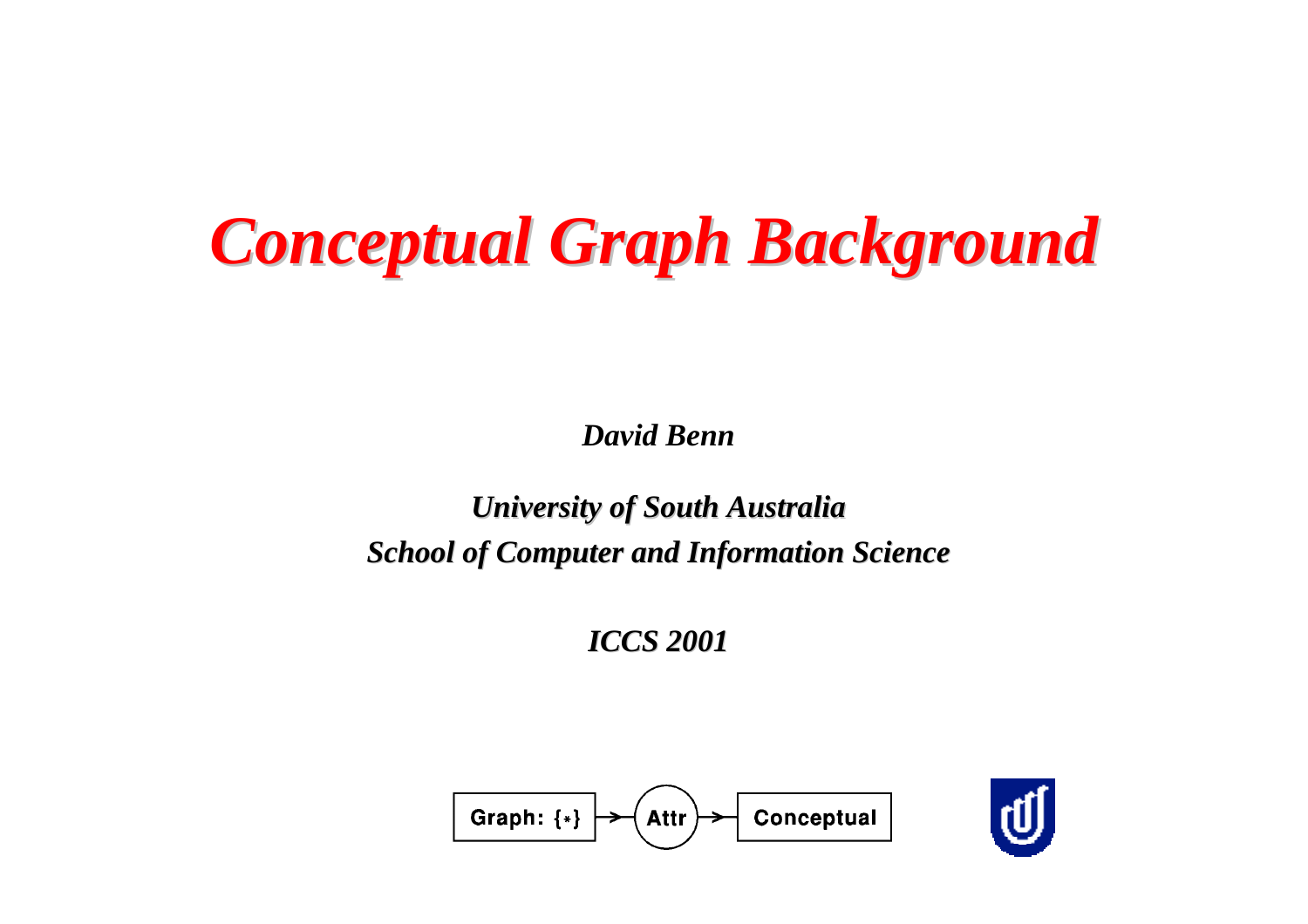# **Conceptual Graphs Conceptual Graphs**

- **Sowa's CST (1984) permits knowledge representation via bipartite CGs:**
	- **Concepts**
	- **Conceptual Relations, e.g. thematic roles**
	- **Type Lattices** (Attr)-



 $\rightarrow$  [Small] <- [Baby: Nicholas]- <-2- (Chld) <-1- [Mum: Karen] <-2- (Chld) <-1- [Dad: David]

```
 (Attr [Baby *a: "Nicholas"] [Small])
 (Child ?a [Mum: "Karen"])
 (Child ?a [Dad: "David"])
```
David Benn, Dan Corbett  $\left| \text{Graph: } \{*\} \right| \rightarrow \left| \text{Attr} \right| \rightarrow \left| \text{ Conceptual} \right|$ 

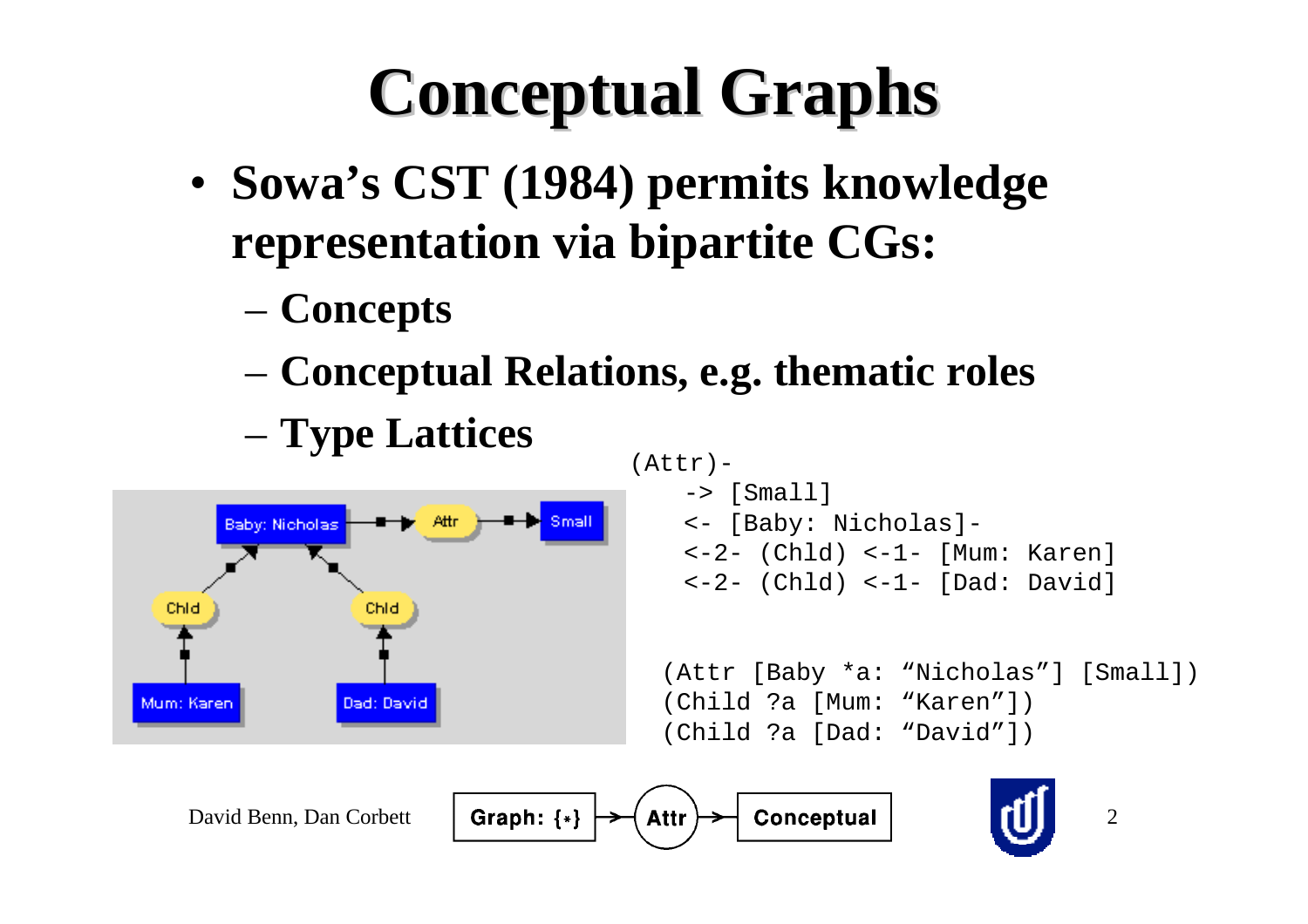# **Conceptual Graphs Conceptual Graphs**

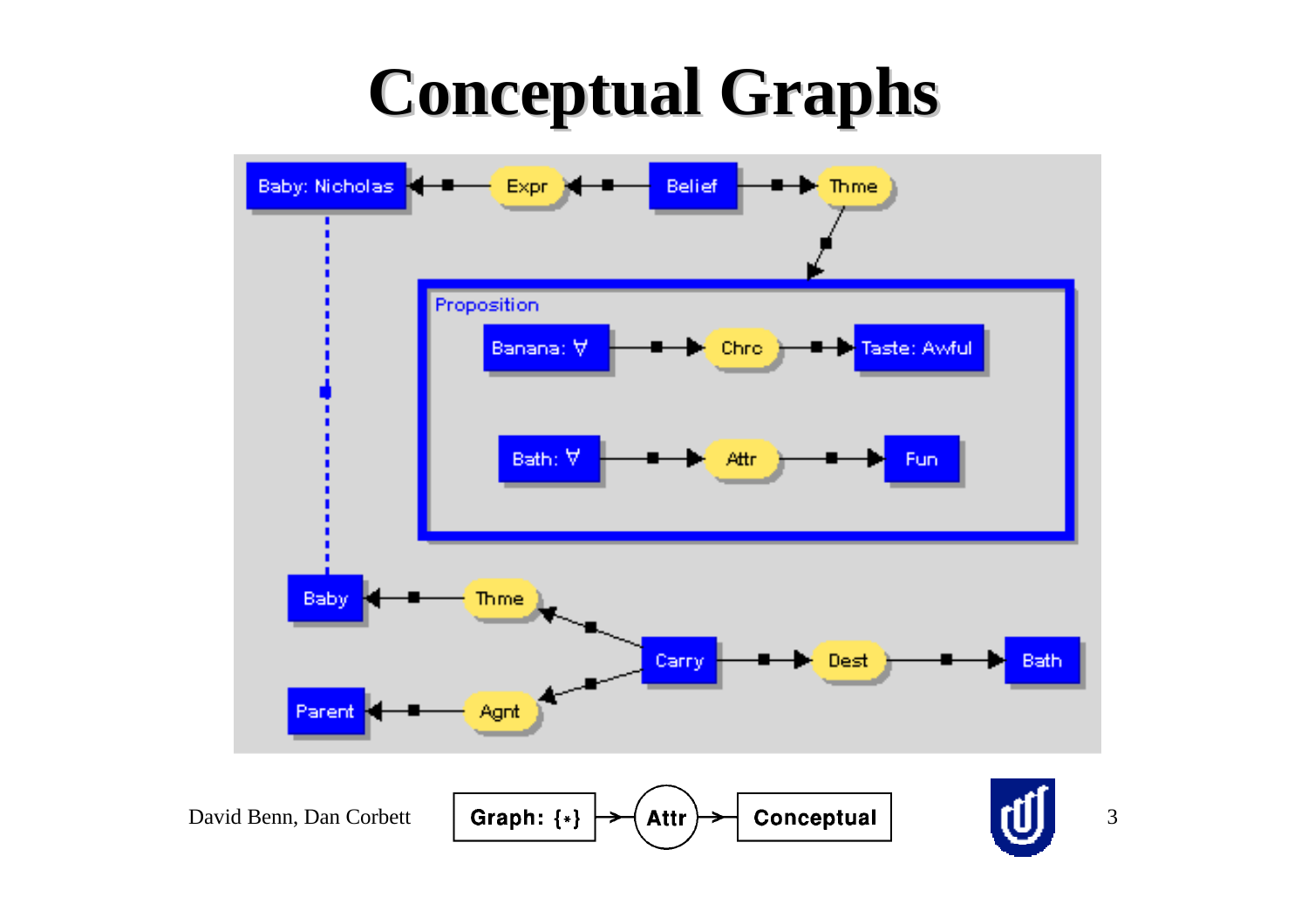# **Conceptual Graphs Conceptual Graphs**

- **Display and Linear forms, and CGIF.**
- **CST primitives model static knowledge.**
- **Modification of knowledge base (KB) via:**
	- **Copy**
	- *Restriction*
	- *Join*
	- **Simplification**
	- *Projection*  **(** π **)**



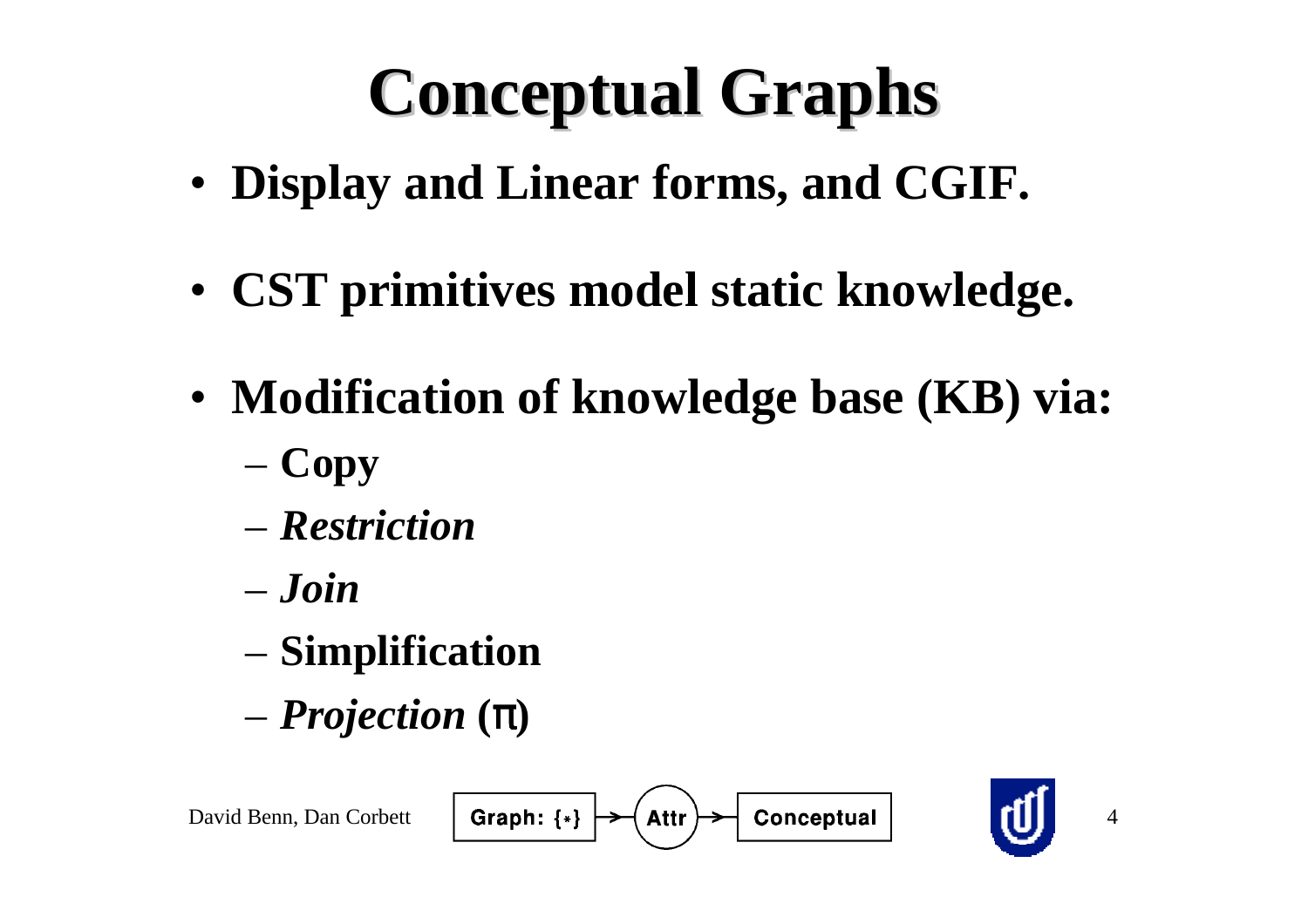### **Processes Processes**

- **Addressing a lack in CST:**
	- **CGs represent declarative information;**
	- **By themselves they are insufficient for:**
		- **doing computation;**
		- **simulating events and processes.**
	- **Some kind of truth maintenance engine is required:** *assertion* **and** *retraction* **of graphs over time.**
	- **Mineau's (1998) CG Processes are one such approach.**

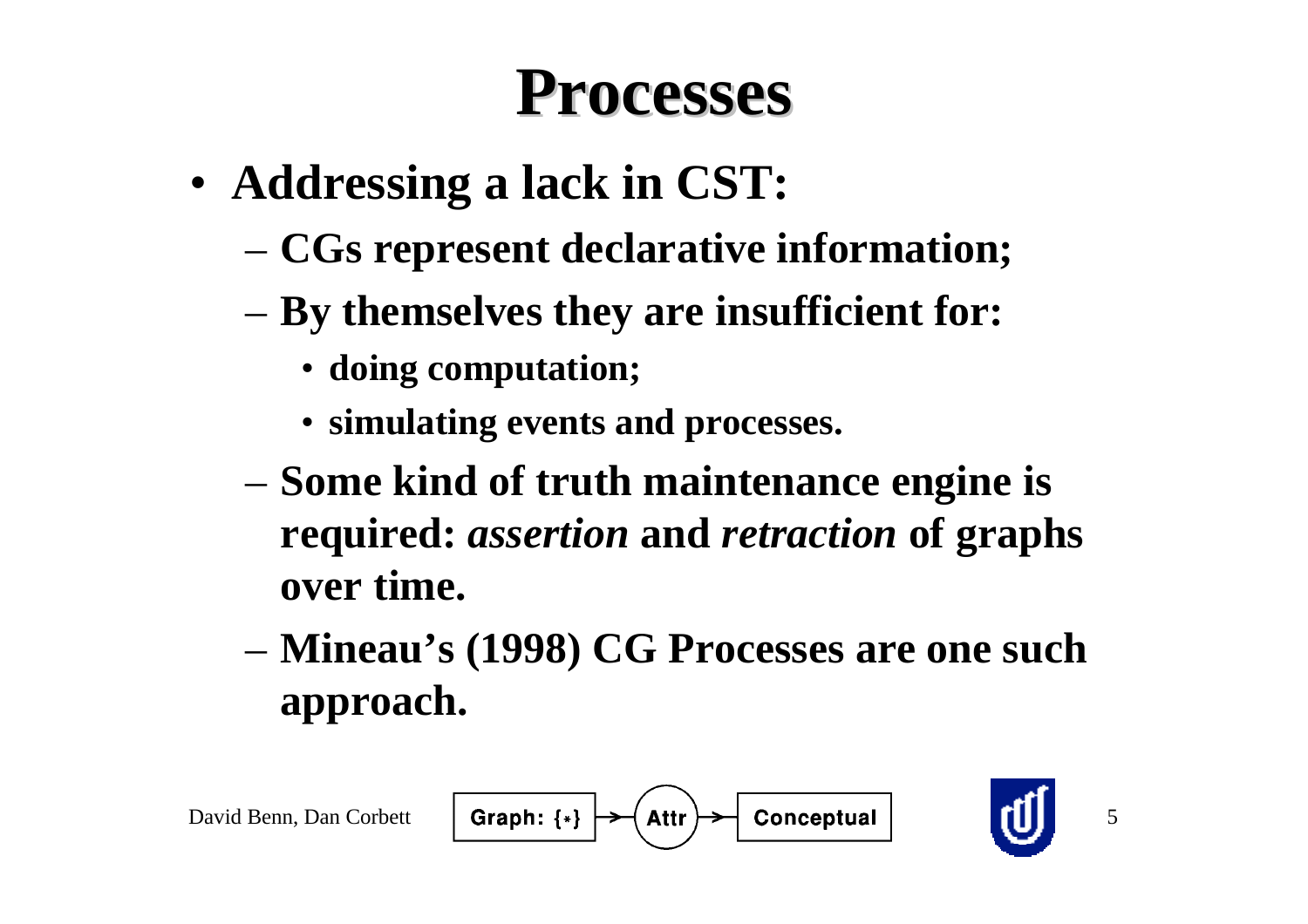### **Processes Processes**

- **Key notions:**
	- **state transitions;**
	- **knowledge-based** *precondition* **matching: conjunction of CGs;**
	- *post-conditions* **modify Knowledge Base (KB) by graph assertion and retraction; may use matched information;**
- *process p(in g1, out g2,...) is*  $\{ r_i = \langle pre_i, post_i \rangle, \forall i \in [1, n] \}$
- **forward chaining.**

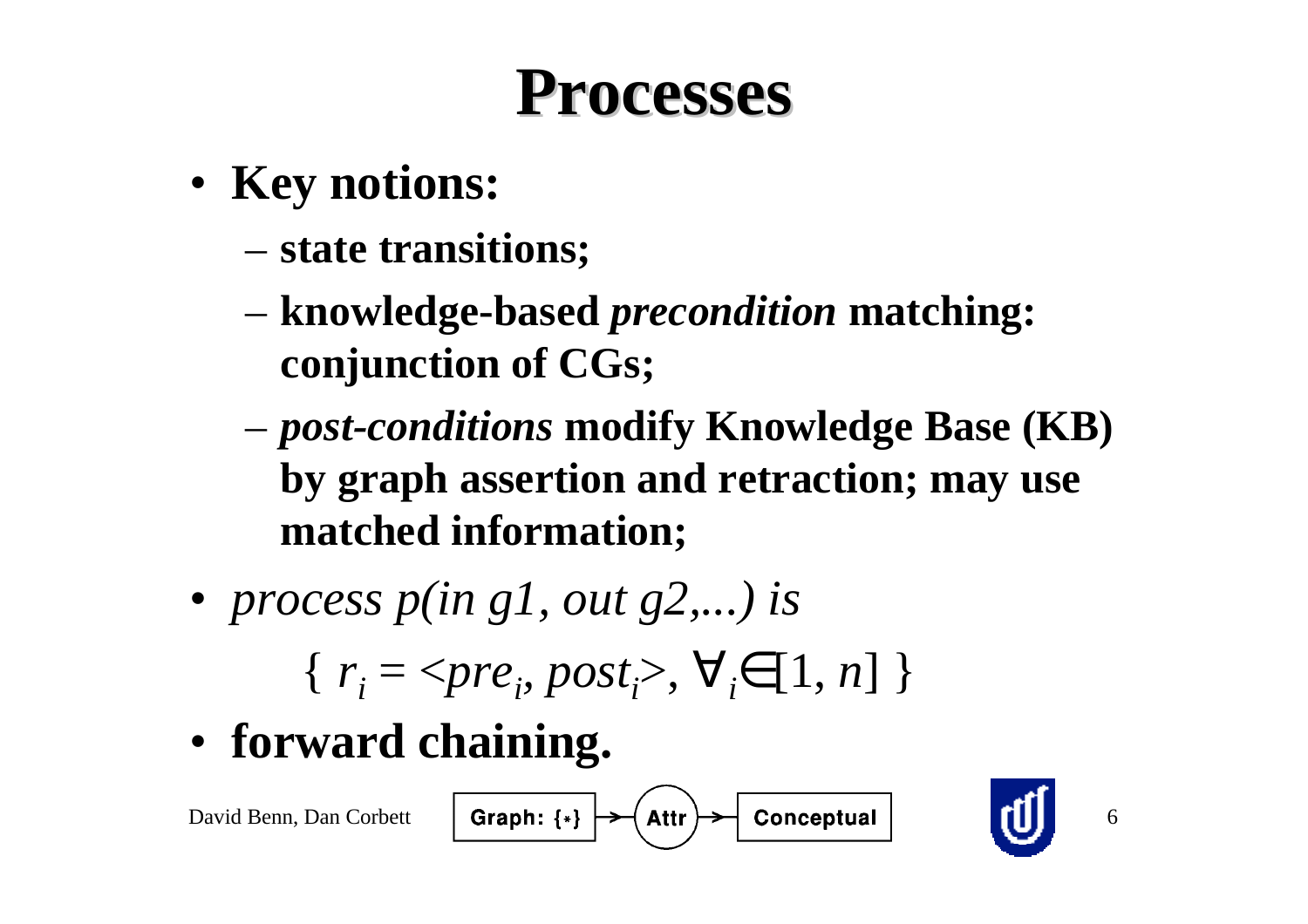### **Processes Processes**

• **Generalisation of Delugach's (1991)** *demons***, and Sowa's** *actors* **or** *dataflow graphs* **.**

**process > demon > actor**

|                  | <b>Formalism   Parameters</b> |
|------------------|-------------------------------|
| <b>Processes</b> | Graphs                        |
| Demons           | Concepts                      |
| Actors           | Referents                     |

• **Process mechanism also** *uses* **actors in practice when referent computation required.**



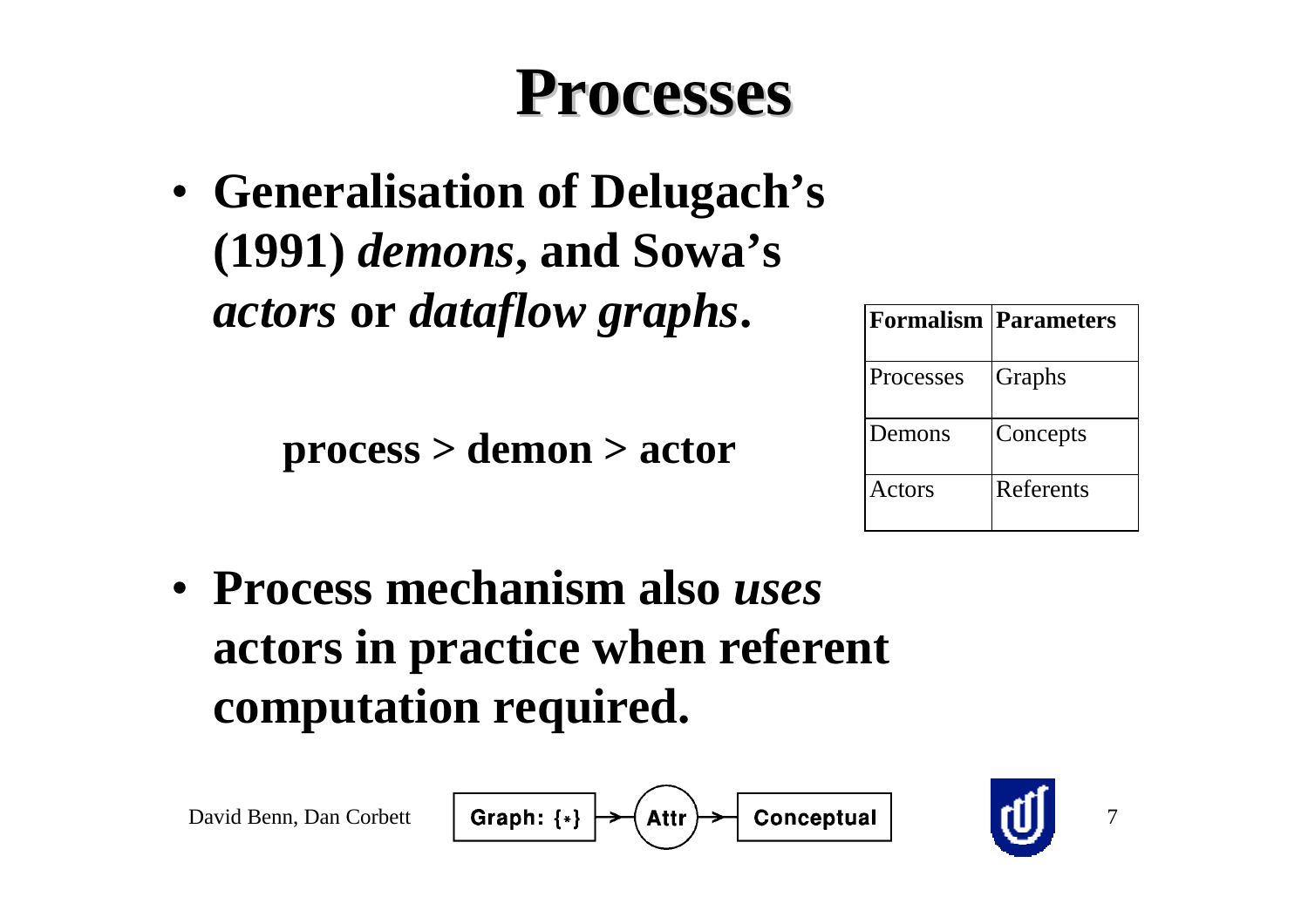# **Thesis Content Thesis Content**

- **Current work:**
	- **provides a primer on CGs;**
	- **surveys literature re: dynamic CG formalisms & tools, and Petri Nets (coloured, actor mechanism description);**
	- **presents a general-purpose programming language,** *pCG***, developed by the author which embodies Mineau's process formalism**

**(http://www.adelaide.net.au/~dbenn/Masters/ ) ;**

- **presents and discusses pCG experiments;**
- **suggests future directions.**

David Benn, Dan Corbett  $\left| \text{Graph: } \{*\} \right| \rightarrow \left| \text{Attr} \right| \rightarrow \left| \text{ Conceptual} \right|$ 

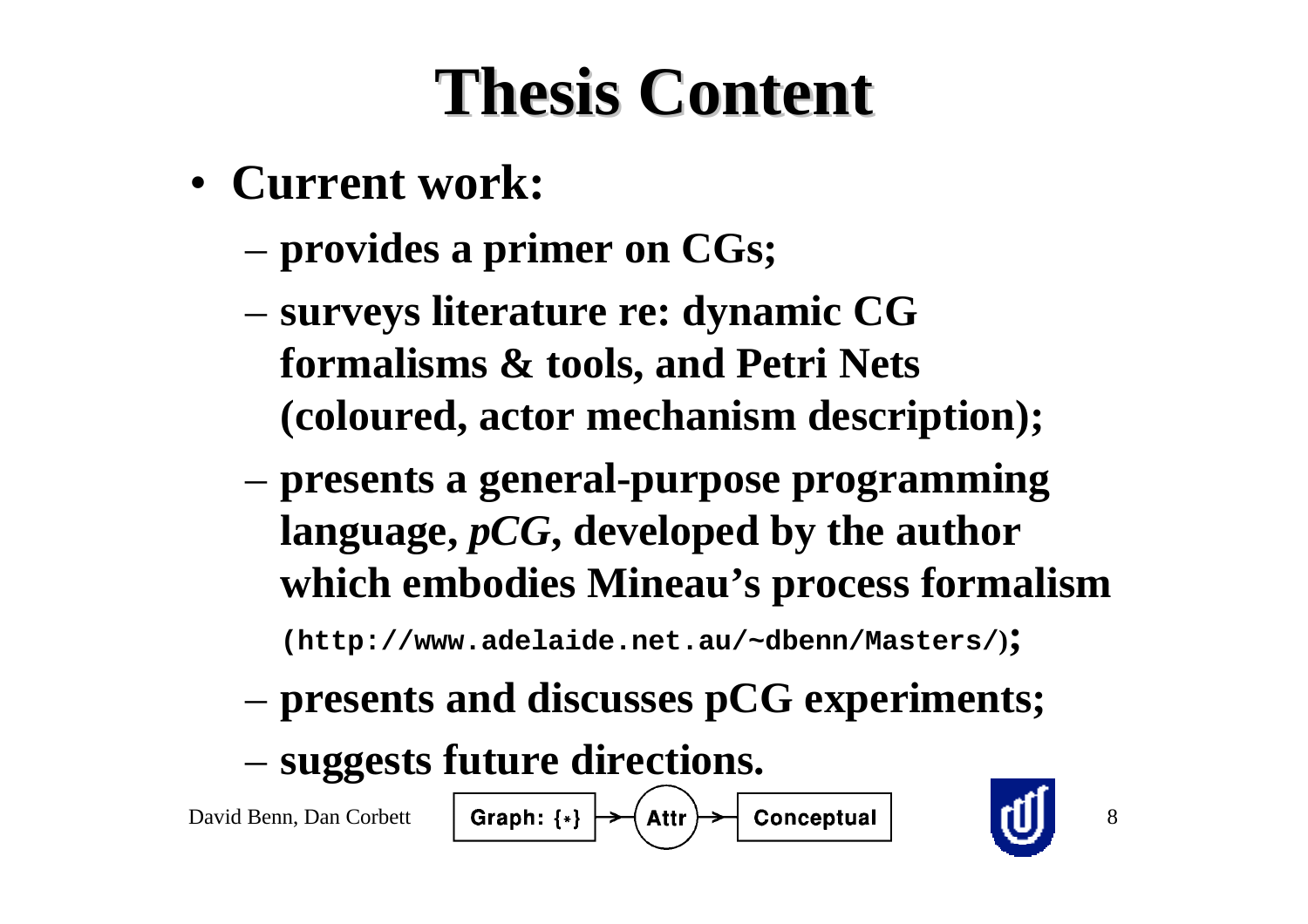#### **Actors**



David Benn, Dan Corbett  $\boxed{\text{Graph: } \{\ast\}} \rightarrow \boxed{\text{Attr}} \rightarrow \boxed{\text{Conceptual}}$  9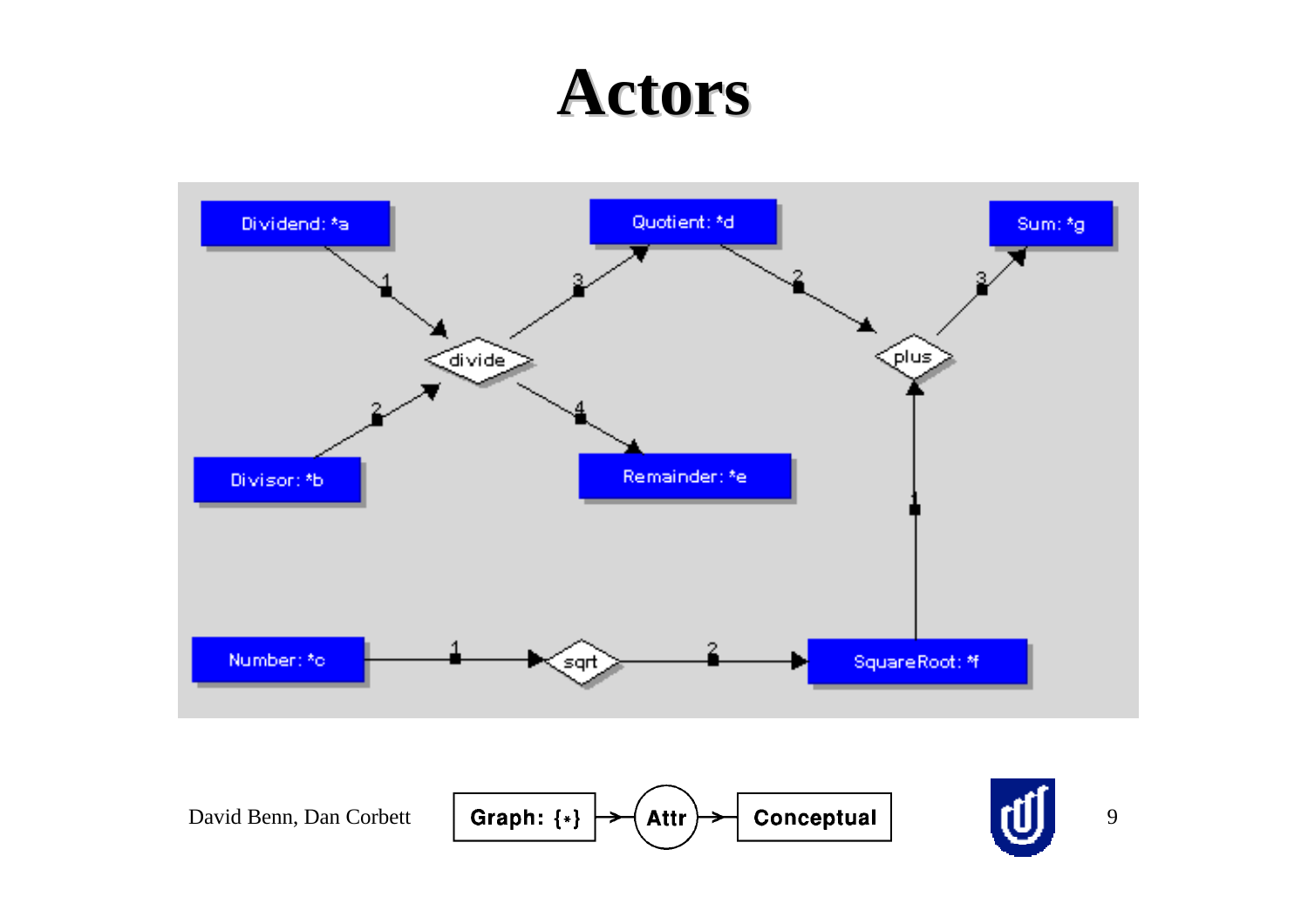#### **Actors**

#### • **CGIF generated by Delugach's CharGer:**

**[Remainder:\*a'\*e';CGHSD2.3b&Concept|243|232,190,117,25|&] [Divisor:\*b'\*b';CGHSD2.3b&Concept|240|20,192,92,25|&] [Dividend:\*c'\*a';CGHSD2.3b&Concept|238|24,51,104,25|&] [Number:\*d'\*c';CGHSD2.3b&Concept|234|19,291,95,25|&] [Sum:\*e'\*g';CGHSD2.3b&Concept|231|458,51,68,25|&] [Quotient:\*f'\*d';CGHSD2.3b&Concept|229|238,50,103,25|&] [SquareRoot:\*g'\*f';CGHSD2.3b&Concept|227|358,292,121,25|&] <divide?c?b|?f?a;CGHSD2.3b&Actor|237|147,126,59,25|&> <sqrt?d|?g;CGHSD2.3b&Actor|233|213,292,41,25|&> <plus?g?f|?e;CGHSD2.3b&Actor|226|395,124,42,25|&>/\*CGHSD2.3b&G raph|225|0,0,40,25|&\*/**

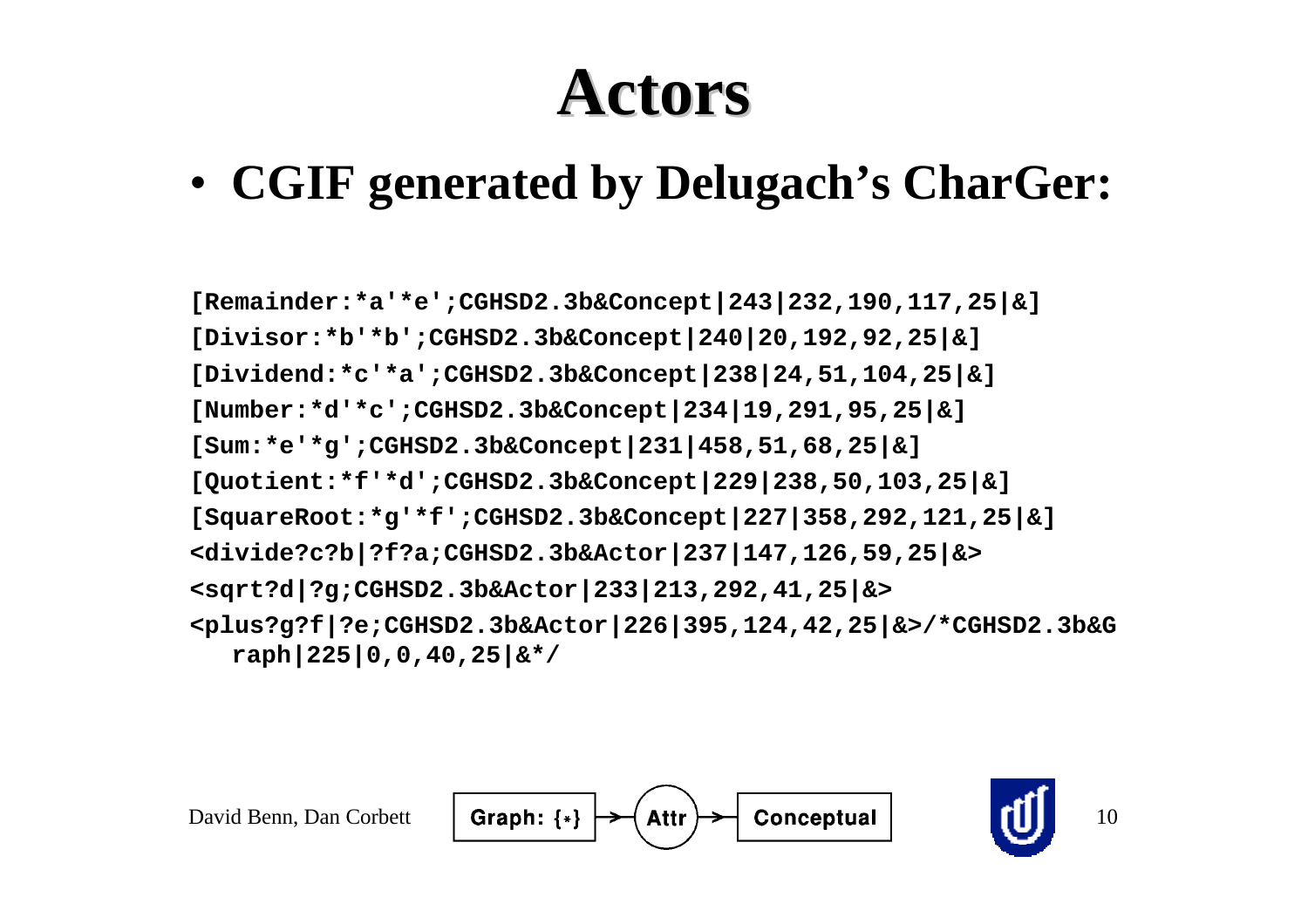#### **Actors**

```
r = file (dir + "Figure1.CGF");
actor Figure1(a,b,c) is r.readGraph();
g = Figure1(9,4,144);
out_path = dir + "Figure1Out.cgf";
w = file (">" + out_path);
w.writeln(g);
```
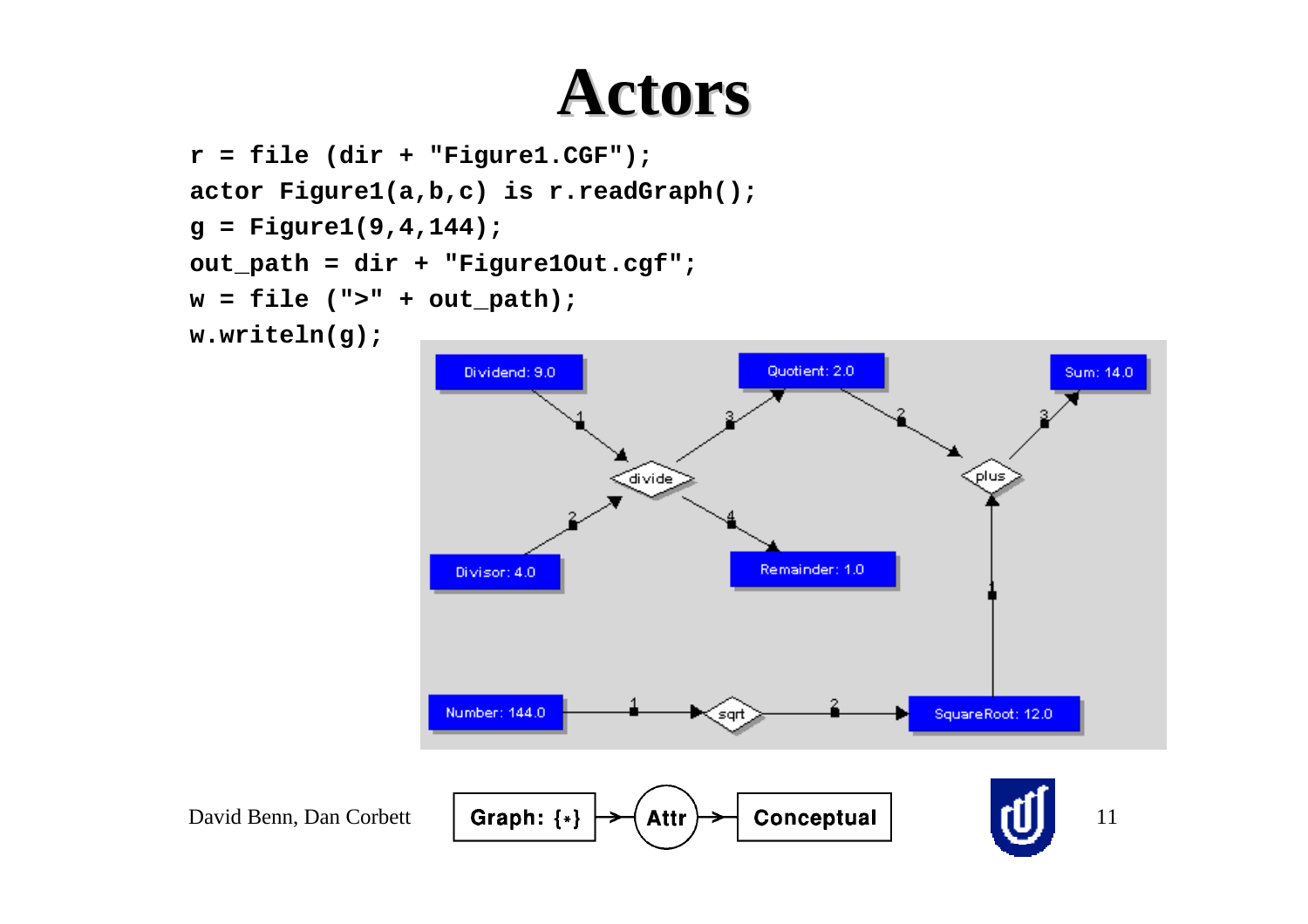# **Results Results**

• **The development of** *anonymous recursive actors* **in pCG, obviating the need for an actor type definition in the special case of a recursive actor, e.g. in preconditions:**

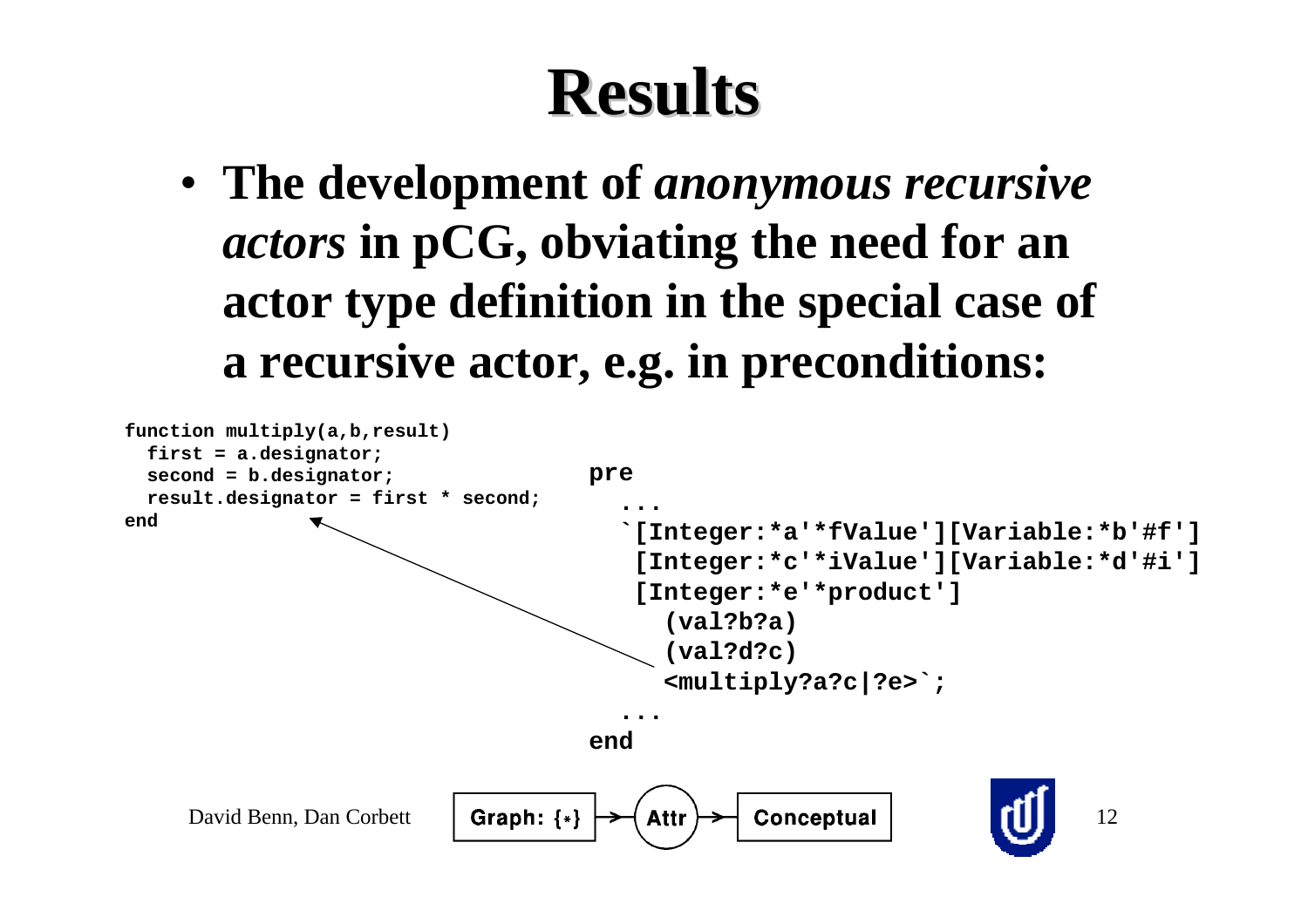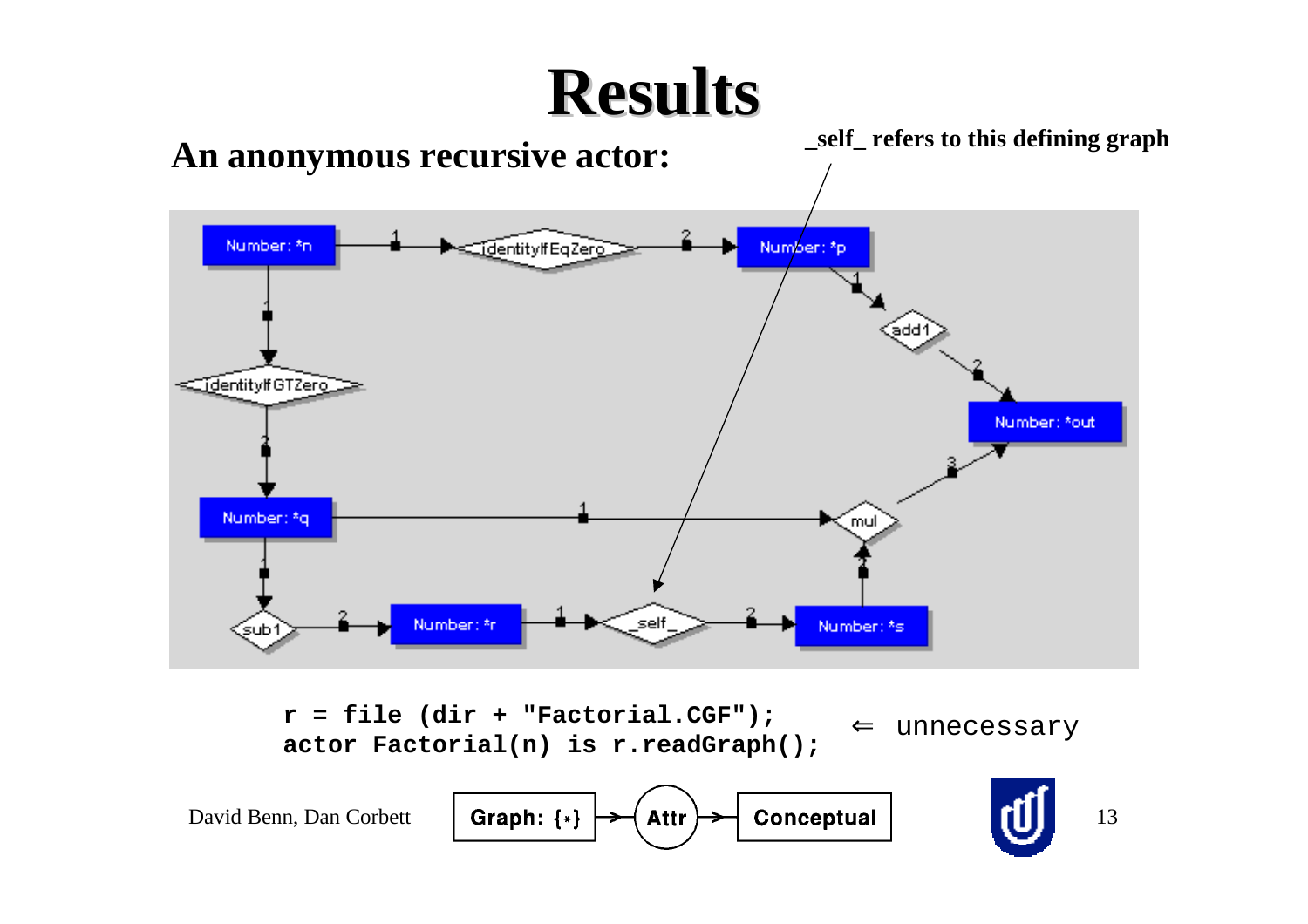# **Some Future Directions Some Future Directions**

- Conjunction of preconditions in a rule should be treated as a goal. Internal backtracking required, e.g. for Sisyphus-I constraint re: room sharing and project members.
- $\bullet$ Process constraints for real truth maintenance.
- •Conformity relation should be implemented.
- • Process algorithm needs to be reconciled with the CG Rules of Inference (Sowa, 1999); incorporate into pCG.
- Aspects of process algorithm bear re-examination, e.g. stopping criteria, graph morphology, <sup>π</sup> efficiency.
- Environment: IDE, Emacs mode.
- • Expts/Apps: invoking a process within a process, temporal logic, business processes.
- •Comparison against CLIPS, other CG mechanisms.